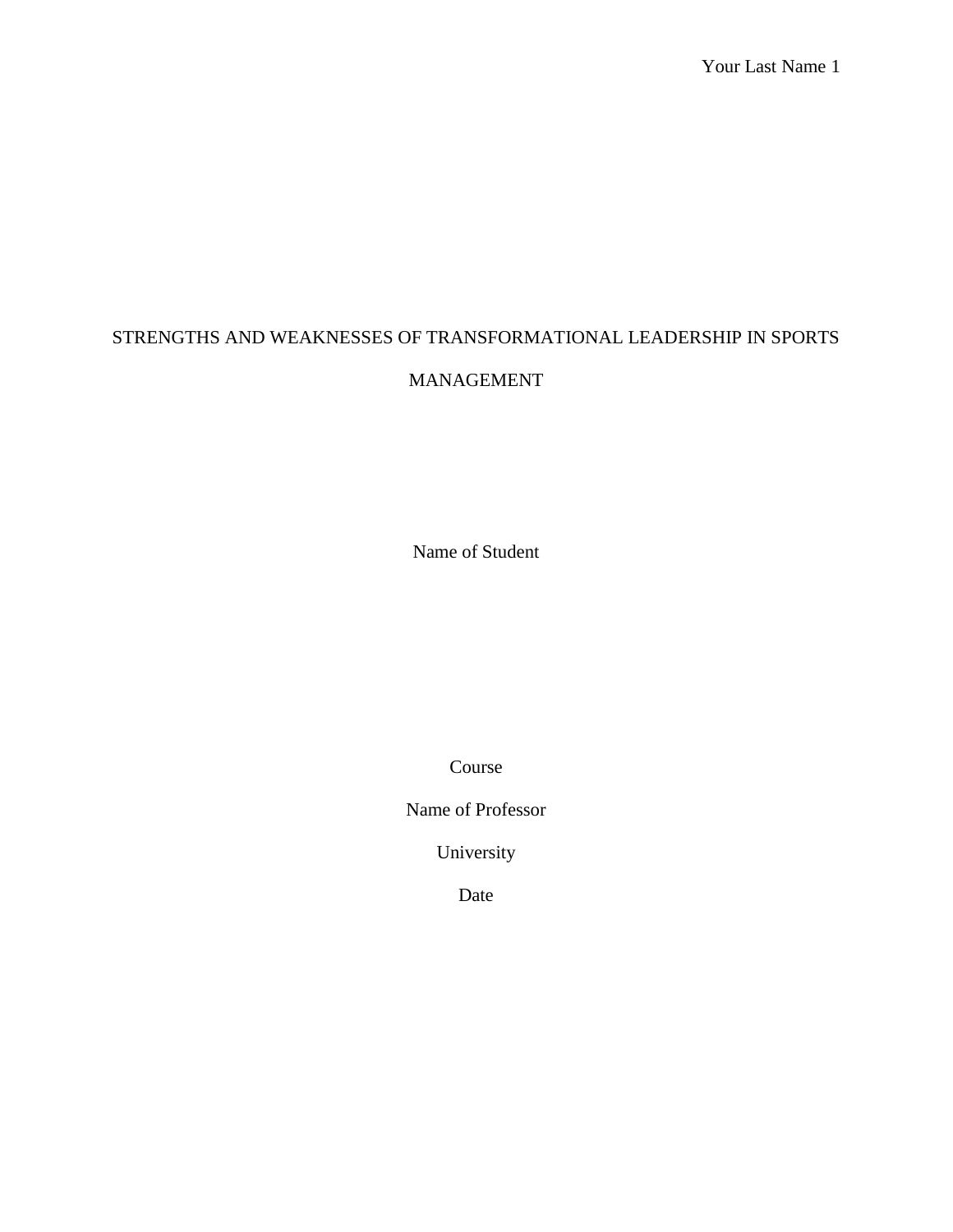## STRENGTHS AND WEAKNESSES OF TRANSFORMATIONAL LEADERSHIP IN SPORTS MANAGEMENT

Over the past decades, scholars have concentrated on the transformational leadership style as a successful approach to working in various organizational and economic sectors. The ability to inspire and motivate others is a key characteristic of a transformational leader. In many ways, people in transformational leadership organizations look up to their leaders as role models. Transformational leaders also empower employees by encouraging them to feel that they can go above and beyond their expectations. Organizational transformational leadership research is still in its early stages. However, the sports setting by connected, regular, and direct contacts, in which achievement results are instantaneous and objectively noted, provides many prospects for coaches to have impactful consequences both on individual and group-level results. This is true, judging by the many stories of incredibly inspiring and efficient sports leaders. In this regard, the paper presents a critical exploration of the strengths and weaknesses of transformational leadership in sports management, focusing on the leadership approach of Gregg Popovich, one of the coaching leaders in the National Basketball Association (NBA).

#### Strengths of Transformational Leadership

To understand the advantages of transformative leadership better, I chose to analyze the leadership approach of Gregg Popovich, the incumbent San Antonio Spurs head coach. Considering his coaching tenure at the San Antonio Spurs and mentoring his assistants, Popovich has all the qualities of a transformative leader. I picked Gregg Popovich as the individual I want to model my leadership style after since I feel his achievements in the past have significantly influenced the NBA fraternity in general. Thus, reflecting on the strengths of transformational leadership through his deeds can help to show what it takes to be a good leader.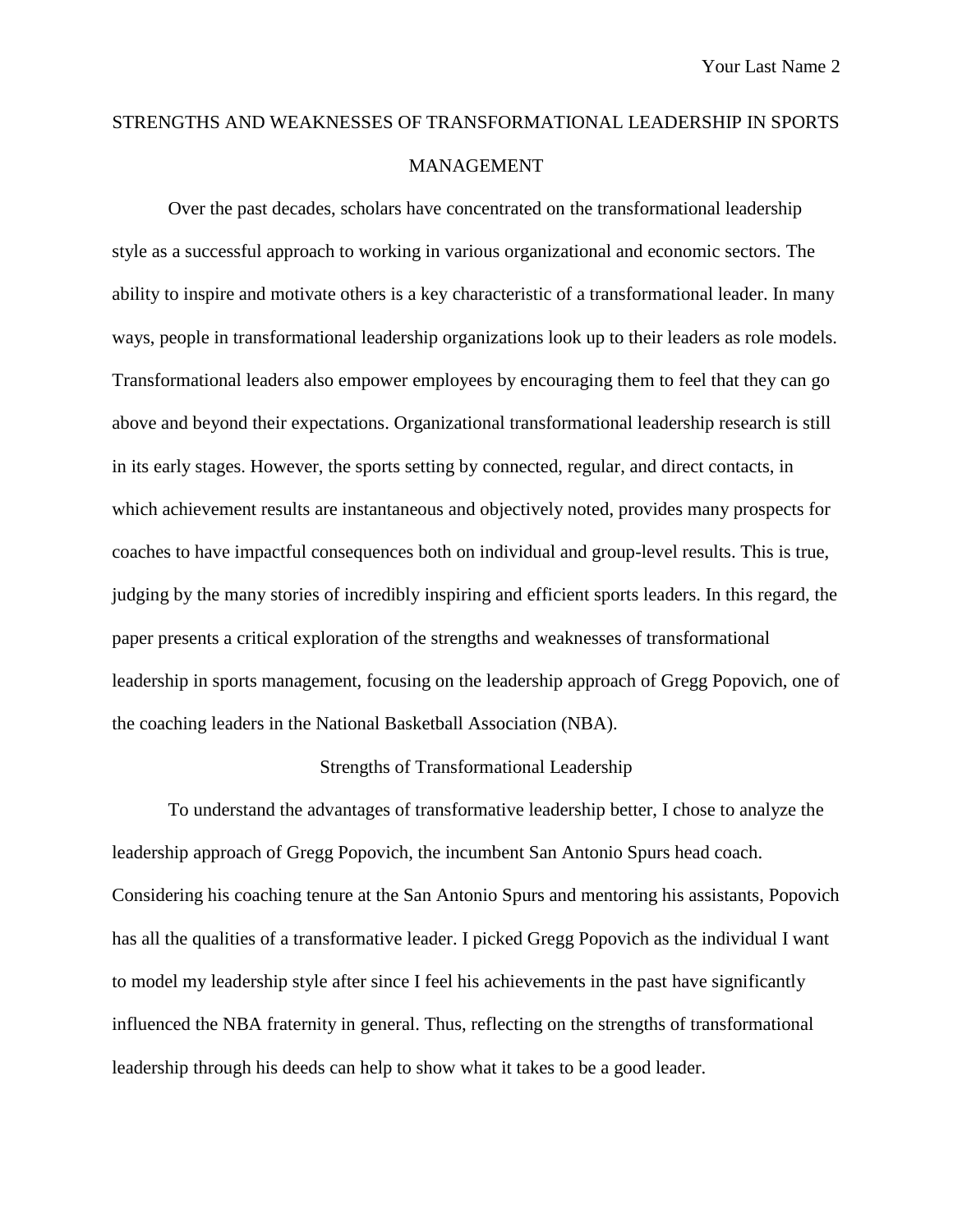Transformational leadership promotes organizational mobilization, which can be termed 'group influence' in the sports context. In general, transformational leaders are known to be charismatic individuals. A charismatic leader exudes appeal and elegance when around others, especially in leadership settings. Weber (2020), a sociologist, used the word charisma to define a kind of social influence, claiming that transformative leaders gain recognition through their actions and personality instead of an official role, norms, or traditions. Popovich has most of the fundamental characteristics of a charismatic leader, which mirrors transformational leadership. These include vision, contextual awareness, sensitivity to individual and group needs, and risktaking. In addition, Popovich reinforces the necessity of communication with his staff and players to comprehend and understand present circumstances completely. Furthermore, Popovich is renowned for his loud temperament, and players tend to emulate his mindset and demeanor. In turn, Popovich has built a culture of charm and grace at San Antonio Spurs, which positively influences the players.

In many ways, transformational leadership generates inspirational motivation among followers. The extent to which a leader clarifies a compelling vision that stimulates and encourages people to accomplish unique goals is inspirational motivation. Leaders who employ inspirational motivation maintain high expectations for their subordinates. They are enthusiastic about their adherents' potential to accomplish the objectives, and they constantly offer them value by emphasizing the centrality of all obligations. Such leaders can instill a clear sense of direction in their followers to propel them forward. This motivates subordinates to work tirelessly, be positive regarding the future, and believe in their capabilities.

Transformational leadership fosters an environment in which team members are encouraged to think creatively. Popovich implements inspirational motivation throughout his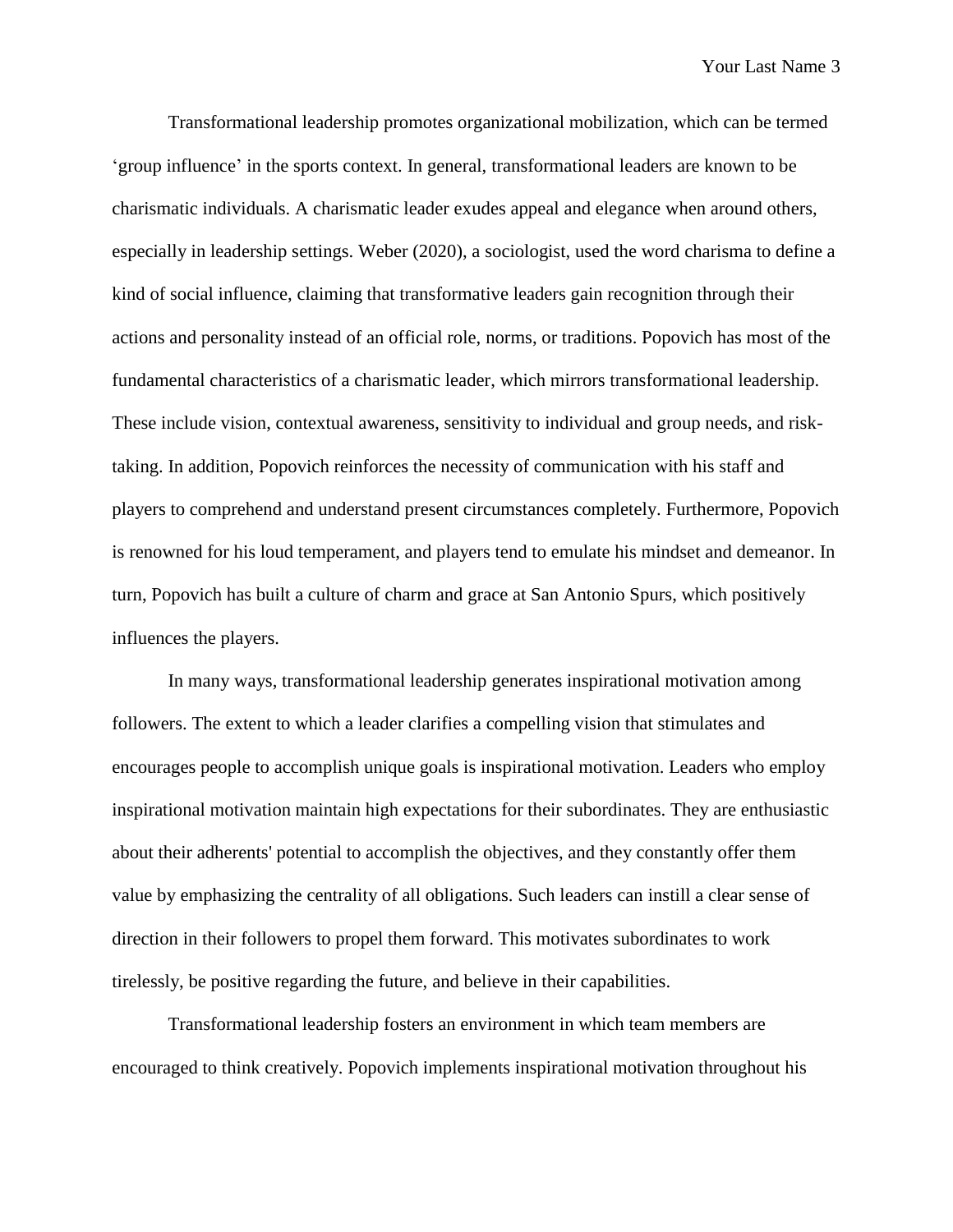associations with NBA professionals and players. For instance, when addressing his team in a timeout huddle, Popovich is renowned for motivating them by stepping back and hearing their perspective on the circumstances. Then, he encourages his players to provide suggestions on the optimum strategy to execute to succeed. This helps San Antonio Spurs players be more creative in their thinking, which pushes them to excel since they contribute significantly to the development of the strategy.

The transformational leadership style also allows for the intellectual stimulation of followers. According to Tilahun (2021), intellectual stimulation refers to the degree to which leaders question established beliefs, take calculated risks, and request feedback from adherents. Followers are rewarded with a constant flow of new ideas and engagement through intellectual stimulation. To cope with organizational problems in innovative and creative ways, the transformational leader encourages and works together with their subordinates. The leaders motivate their subordinates to think for themselves to become self-sufficient. Those who are intellectually stimulated are more likely to be creative due to an ideological transformation. Put another way, such leadership transforms the character of the organization's members by making them increasingly focused on the team and its aims.

Popovich values commitment and unselfish team effort throughout any sporting event. Additionally, he emphasizes the importance of team achievement above personal achievement. This is seen in how he manages one of his superstars, Manu Ginobili. This player was recognized as an NBA All-Star and could star for most NBA clubs. Meanwhile, Popovich persuaded him that the team had a better chance of winning with him playing as a substitute. Upon hearing the logical explanations, Ginobili accepted his new role without creating problems. Many players in such a situation would have felt that they were being sidelined, but this was not the case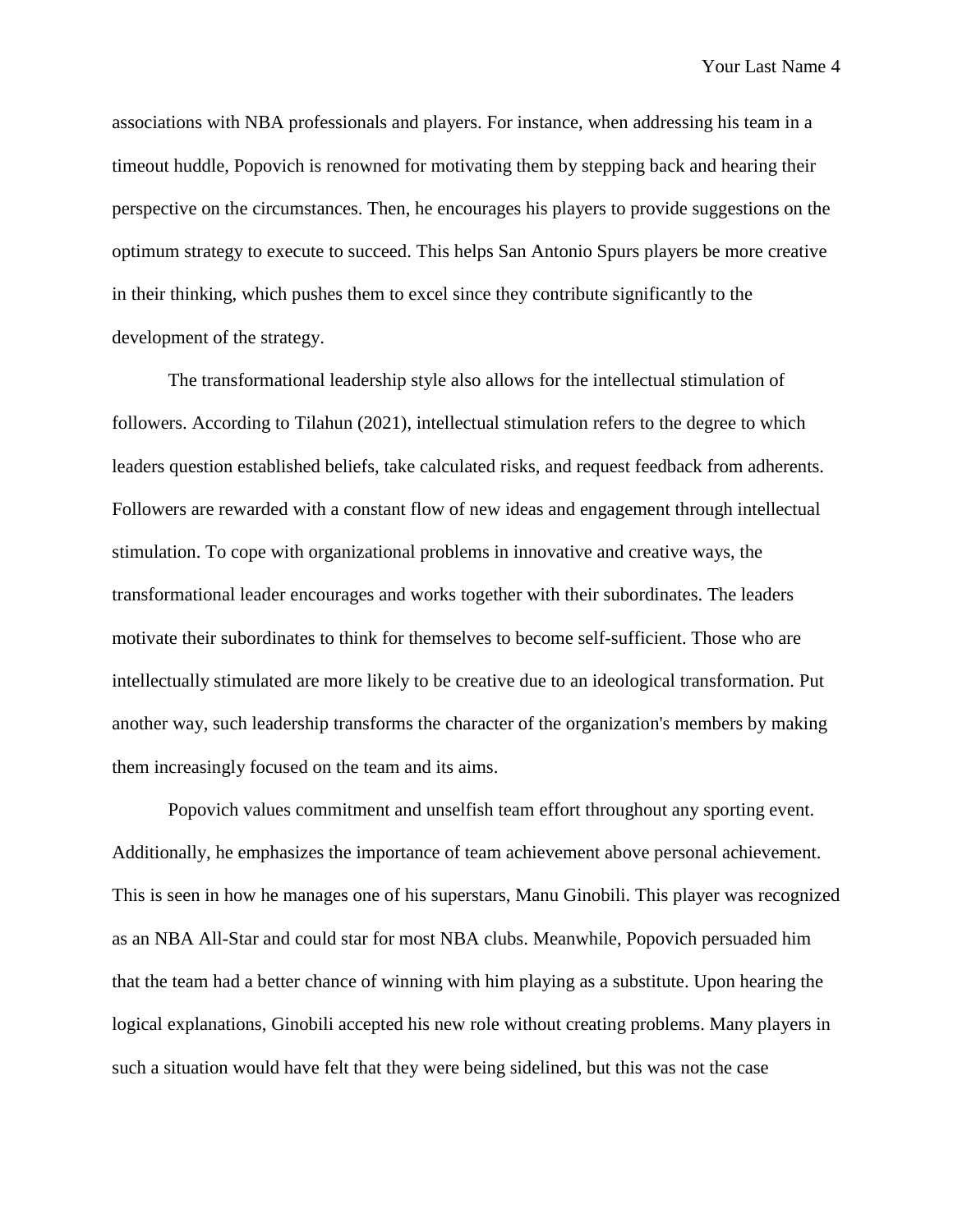with Ginobili. He recognized that the coach's decision was intended to improve the team's performance and possibly give the team renewed strength if he played from the bench. This positive attitude in players can be attributed to transformational leadership.

Therefore, the transformational leadership style is crucial in sporting situations that require the maintenance of a winning culture. For example, San Antonio Spurs is already a popular NBA team in the U.S. Popovich endeavored to build and maintain its reputation and return it to its former glory. Transformational leadership has been crucial to achieving this goal as Popovich uses it to motivate, stimulate, and inspire players. Furthermore, from a technical viewpoint, the transformational leadership style is useful in situations that require players to adapt to overcome specific challenges. For example, this can be relegation from a top league to a bottom league. In such scenarios, the leader can inspire players to work extra hard to reclaim their spot in the top league. The transformational leader may also introduce novel training techniques that push players to be tough.

#### Weaknesses of Transformational Leadership Style

A key observation regarding the transformational leadership style is that it focuses on the leader. Fundamentally, this contributes to one of the major weaknesses of the analyzed leadership style. The transformational leader should be a powerful, compelling figure who can guide others through difficult times and into a bright future. This overemphasis on the outstanding transformational leader's qualities and abilities tends to overlook the importance of followers in the leadership context. Examples can be drawn from the work of Popovich, whose tenure at San Antonio Spurs has been praised. While Popovich is considered one of the most successful transformational leaders in the NBA, his players who have made this happen have largely been ignored. Ultimately, some players may start to feel that their efforts are not being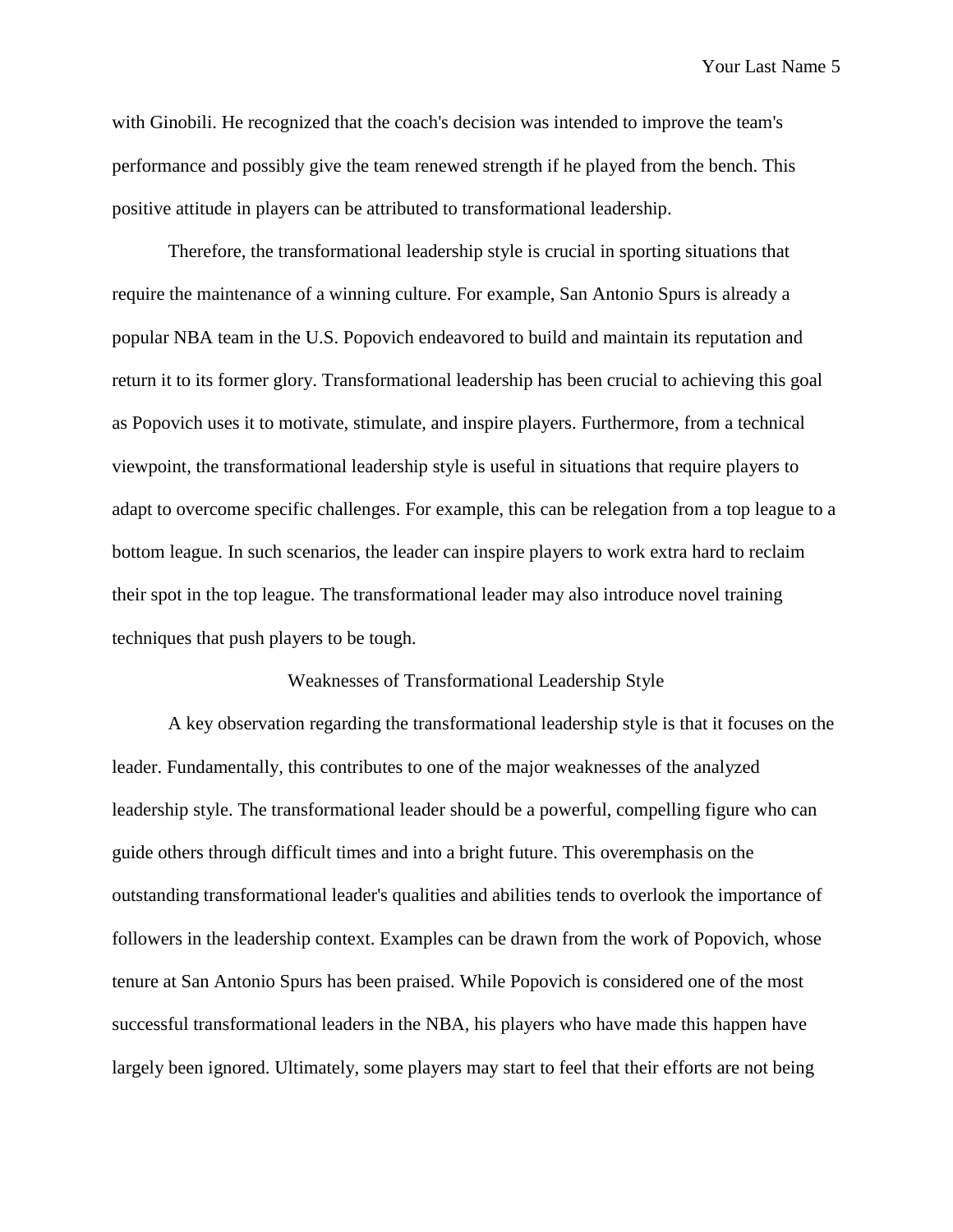recognized enough or that their coach is overshadowing them.

Transformational leaders like to be involved in their followers' activities. However, some people may not feel comfortable when their superiors constantly supervise their work. Such individuals may start feeling that they are being micromanaged. Staff morale, inventiveness, and job satisfaction may all be harmed by micromanagement, which is a common concern among many employees. Therefore, some employees may decide to depart if issues are not addressed. When no departure interview is conducted, the organization may be unaware that it is taking place. On the other hand, micromanaging will suffocate personnel who are able and willing to go above and beyond what is expected of them, be innovative, and bring fresh ideas. Micromanagement can lead to autocracy, which destroys employee-manager trust and rapport. When trust is lost, two situations usually arise: productivity is lost, and employees leave. Players may start looking for transfers to other teams with better management in sports settings.

Another limitation of transformational leadership is that it is oversimplified and overly stagnant. The analyzed leadership model is based on relatively rigid norms and ideas. This simplifies the concept of transformational leadership, which, as many leaders may assume, is easy to apply. In reality, organizational dynamics tend to be complex and multifaceted, necessitating a flexible leadership approach. Teams in NBA can overcome this challenge because they participate in a competition governed by clear rules and regulations. Moreover, NBA is an already mature competition, so all players know what is required of them. This means that transformational leadership may not work in unorganized sports settings. Particularly, it may not be impactful in emerging sports competitions seeking to become popular. Such competitions may require leaders to use transactional or autocratic leadership styles as these approaches prioritize the achievement of organizational goals over the development of employee welfare.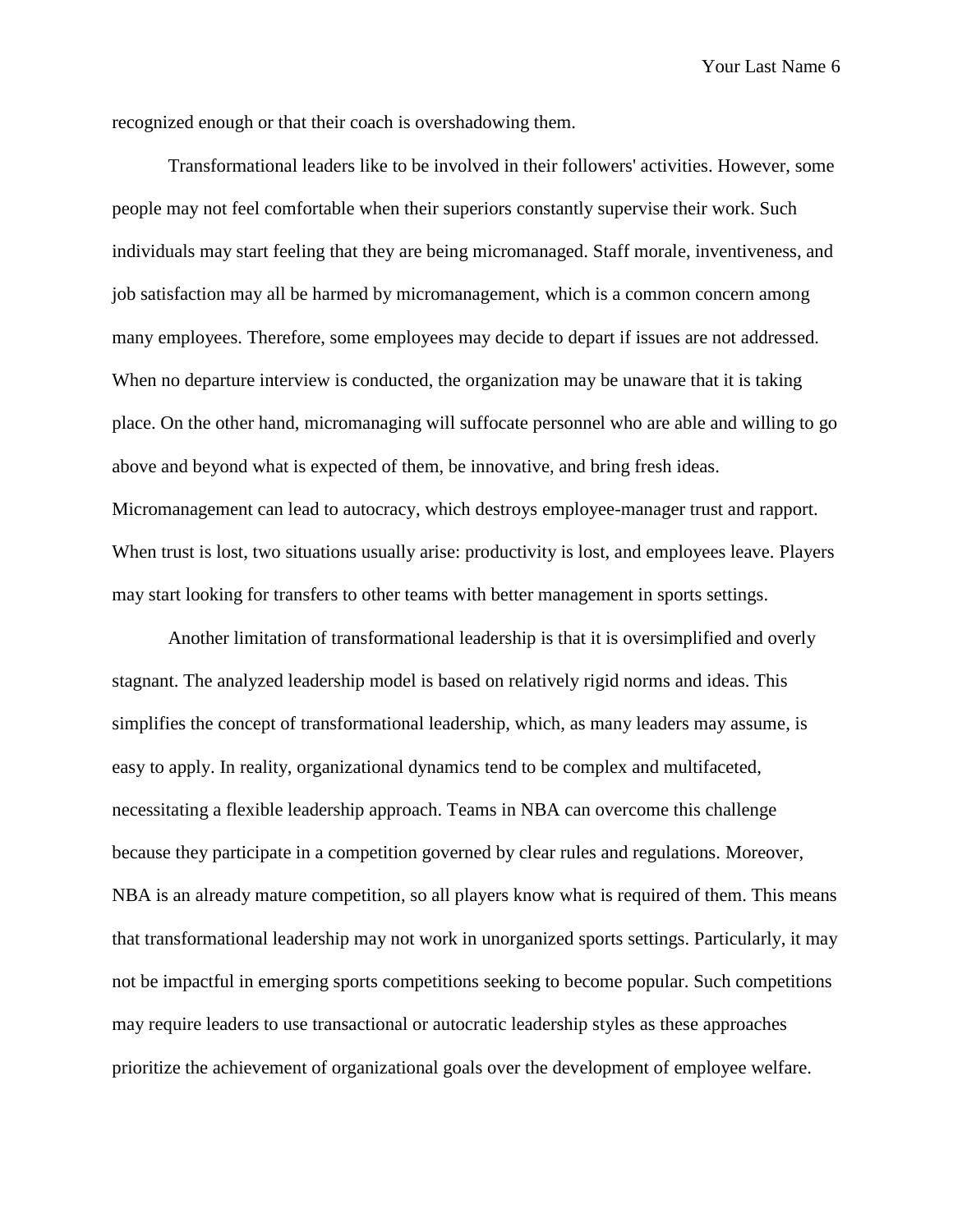Transformational leaders are also limited by cultural constraints in their implementation and performance. In particular, they may have little effect on more conventional cultural norms. Thus, the cultural environment dictates whether or not the transformational model is applicable and successful. One of the core principles of transformational leadership is motivating and stimulating followers. However, motivating followers is not as easy as the theory suggests. This is because people have different motivations in life, and it is particularly important in competitive sports that have individuals from various backgrounds playing together in teams. Thus, a coach cannot generalize motivation techniques in sports without considering individual factors. In addition, player motivation and inspiration can be affected by factors such as ethnicity, religion, age, sexual orientation, and others.

Transformational leadership style can be risky and disruptive in team settings. Transformational leaders utilize their charm to create an example for their workforce and the rest of the organization. They show others how to reach objectives and complete duties and are not hesitant to take chances. Unfortunately, a leader can sometimes overdo things or take unrealistic chances, and the consequences may be harmful to the workgroup or team. For example, a coach may introduce extremely vigorous training techniques to help his players become tough. However, some players may find such techniques extreme and difficult to perform. The players may start to feel that they are being treated like prisoners, creating a negative atmosphere. Moreover, continuous changes may be distracting, and as a result, it is likely to have negative consequences if it occurs often.

A transformative leadership style is only effective if a leader keeps open communication channels with team members to communicate the organizational vision and goals effectively. Strong, frequent communication, continual feedback, and group meetings are required to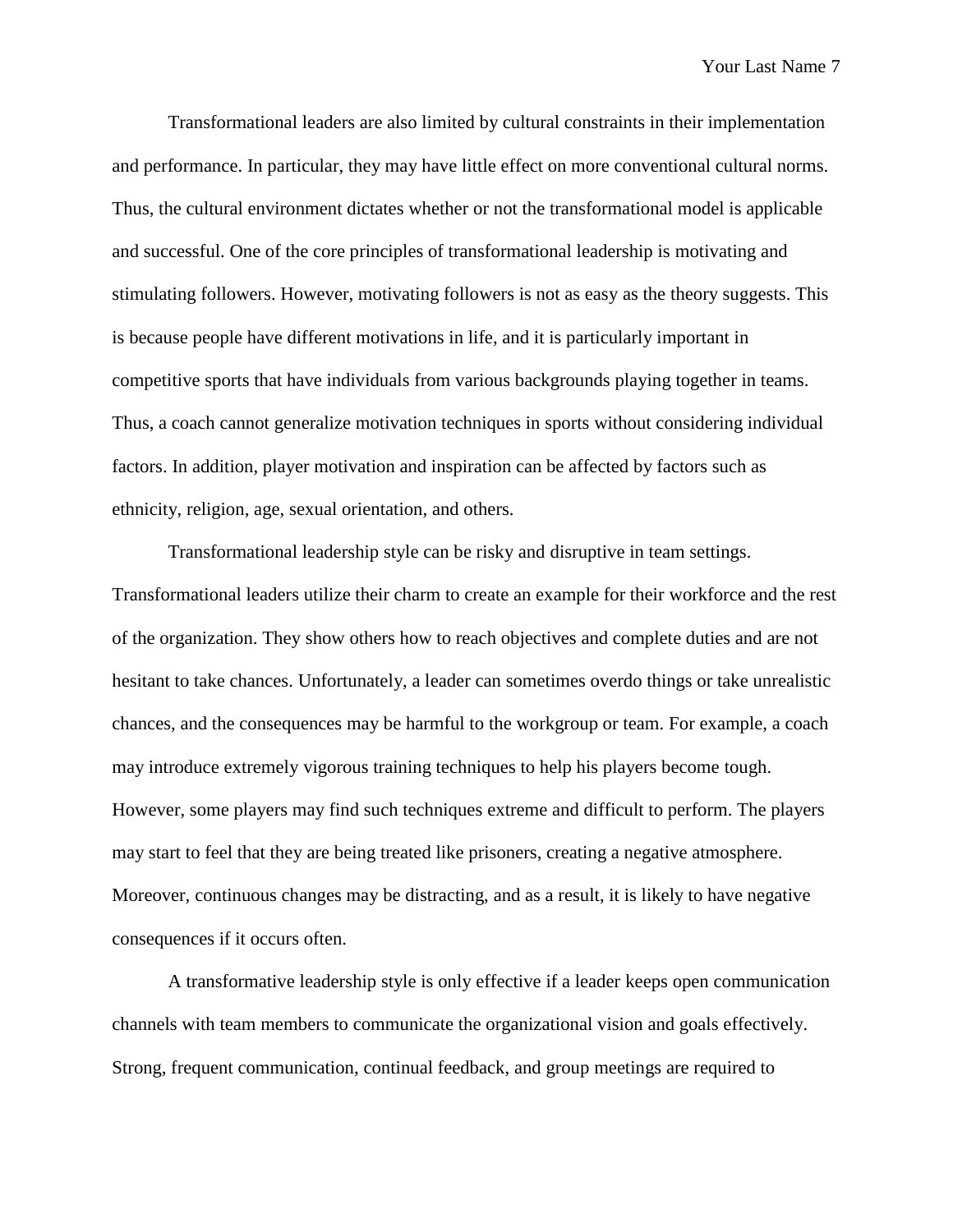maintain engagement levels. This is demanding for management, but if staff perceive a lack of communication or feel left out, they may develop laxity or disinterest in carrying out their assigned responsibilities. Apart from players, sports teams involve numerous personnel, including technical staff. The coach must develop efficient ways of communicating with various professionals to ensure that everyone is on-board. This can be overwhelming, and leaders may choose to communicate with selected staff, which is risky. Particularly, it can create a feeling of isolation among some team members, subsequently causing disunity.

#### Conclusion

Transformational leaders can catapult their organizations to new heights. However, there is certainly a chance that events may veer in the other direction. To encourage people and maintain their attention on a single objective, leaders must be persuasive in their job. If followers lose trust in their leader or do not believe in the idea that the leader is attempting to sell, this style of leadership will fail. Leaders in sports should be aware of the challenges associated with transformational leadership style as they are often ignored, yet their understanding can influence the success of organizations.